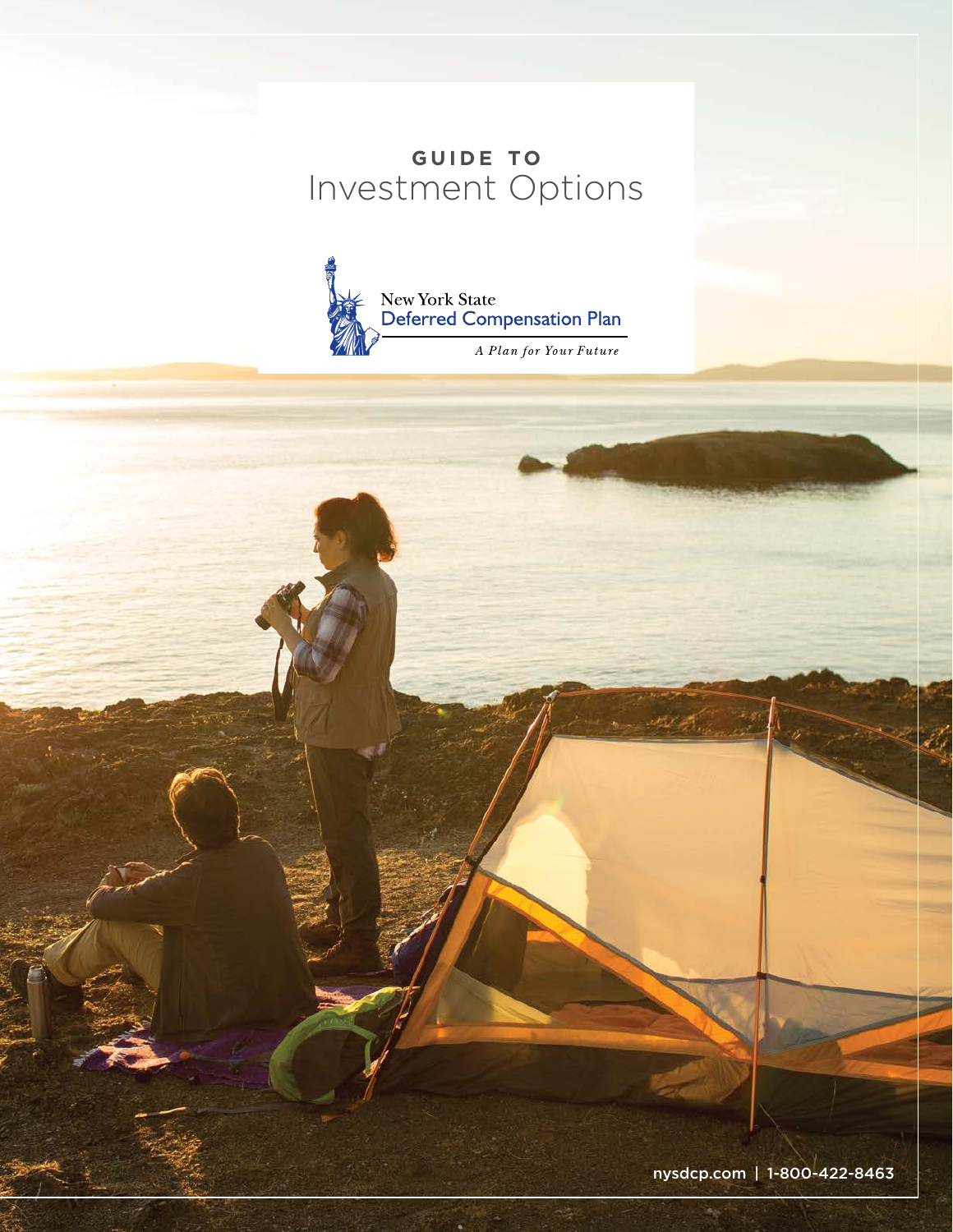# Welcome to your investment options guide

As a participant in the New York State Deferred Compensation Plan (the Plan), you are investing to supplement your retirement income and achieve a goal that may be decades away.

## Investing for retirement differs from other strategies in a few ways.

- Retirement investing is usually long-term
- Distributions are usually made over a number of years instead of in a single lump-sum
- Income earned and transactions are not taxed until withdrawals are taken

Exception: After-tax Roth 457 contributions and any earnings from investments of those contributions are not subject to taxation, once certain criteria are met.

## Investing through the Plan offers benefits you may not find elsewhere.

- Wide selection of investment options suitable for retirement investors
- Board oversight and regular reviews of investment options
- Lower costs driven by the power of group buying
- Account Executives who:
	- Know the issues most retirement investors face
	- Can help you understand the options available through the Plan
	- Are motivated to help participants be successful through the Plan
- Website offering account access 24/7/365, featuring:
	- My Interactive Retirement Planner℠ to help you see how financial decisions, assets and planning may affect your financial future
	- Investment tools/asset allocation tool
	- Access to your quarterly statement
	- Learning Center to help you navigate through unfamiliar territory
	- Library of Plan documents, brochures, forms and newsletters

 Account Executives cannot offer investment, tax or legal advice. You should consult your own counsel before making retirement plan decisions.

# Types of investment options offered through the Plan

Mutual funds are diversified portfolios of stocks, bonds and other investments chosen by a fund manager to achieve a stated objective. Each fund is assigned a fiveletter ticker symbol that helps investors find information via financial websites and publications. In addition, each fund publishes a prospectus: a formal legal document filed with the SEC that provides details about its investment objective, fees, charges and expenses, and related information.

Collective investment trusts (CITs) are similar to mutual funds, offering many of the same diversification and management services as mutual funds but generally at a lower cost. Many CITs are designed specifically for retirement plan investors. Therefore, specific information about a CIT may be available solely through the Plan that offers it. Participants may request fact sheets about CITs offered through the Plan by calling the HELPLINE, or they may download them from www.nysdcp.com.

Custom funds are diversified investments created for the exclusive use of Plan participants. A custom fund may have several separate account investment management companies used together to create a fund for the Plan. Because of their custom nature, information about these funds is available only through the Plan. As with CITs, participants may request fact sheets about each of the Plan's custom funds from the HELPLINE or download them from www.nysdcp.com.

Investing involves market risk, including possible loss of principal. No investment strategy — including asset allocation, diversification and dollar cost averaging — can guarantee to make a profit or avoid loss. Actual results will vary depending on your investment and market experience.

Before you decide to direct investments under the Plan, carefully consider the fund's investment objectives, investment methods, risks, charges and expenses. This and other information is contained in the fund prospectus, which you should read carefully before investing. To get any prospectus, ask your Account Executive, call the HELPLINE at 1-800-422-8463 or access the website (www.nysdcp.com). There is no prospectus for CITs and custom funds because these options are not mutual funds. You may obtain a fact sheet on each of these options from the HELPLINE or our website.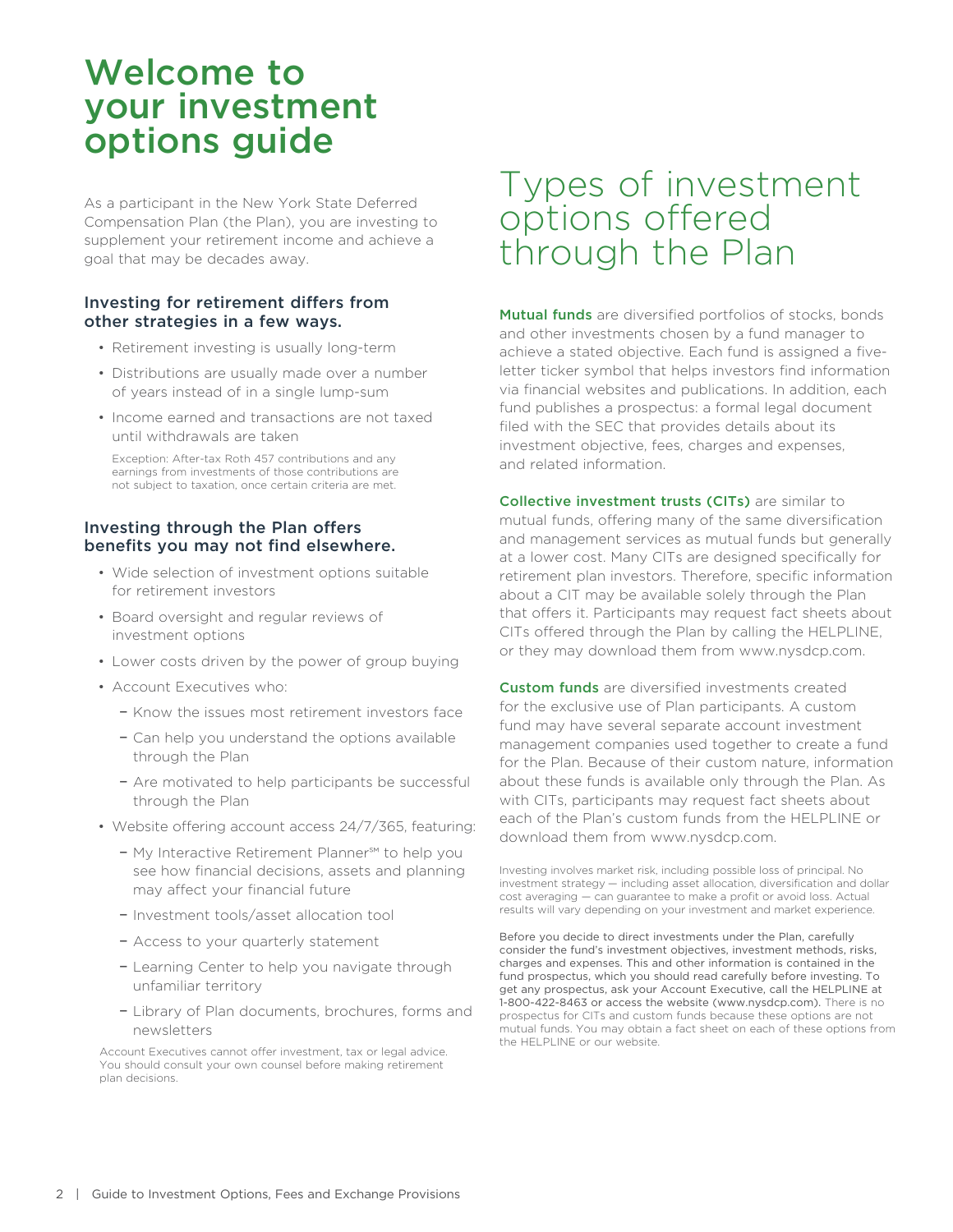# Three approaches to investing through the Plan

The Plan recognizes that participants may have differing levels of comfort with investing. Therefore, we have created three approaches that are generally aligned with how comfortable or willing you are to manage how your retirement assets are invested through the Plan.



## DO IT FOR ME

An approach that uses target date CITs based on when you plan to retire or begin taking withdrawals



### DO IT YOURSELF

An approach to personally design and monitor your asset allocation and investment options



### SPECIALTY OPTIONS

Options that represent special interests such as environmental, social and governance factors or other specialty investment strategies



This approach uses T. Rowe Price Retirement Date Trusts, a series of collective investment trusts (CIT) managed to provide diversified asset allocation across many asset classes appropriate for Plan participants. A Retirement Date Trust may be a great way to get a welldiversified portfolio that you can "set and forget."

The further away the Trust's target date (expressed as a year in the Trust's name) is, the more aggressively its assets will be invested. The target date, offered in five-year increments, refers to the approximate year a participant plans to begin taking withdrawals. T. Rowe Price uses a "glide path" to adjust the asset allocation to automatically become more conservative as the investor approaches the target date.

Because the Trust manager has already provided a welldiversified portfolio, investors typically select just one Retirement Date Trust. However, if you plan to retire significantly earlier or later than age 65, you may want to consider carefully which Retirement Date CIT, if any, would be appropriate for your needs.

Investing involves market risk, including possible loss of principal. No investment strategy — including asset allocation, diversification and dollar cost averaging — can guarantee to make a profit or avoid loss. Actual results will vary depending on your investment and market experience.

The principal value of the TRP Retirement Date Trusts is not guaranteed at any time, including at or after the target date, which is the approximate year an investor plans to retire (assumed to be age 65) and likely stop making new investments in the Trust. If an investor plans to retire significantly earlier or later than age 65, the Trusts may not be an appropriate investment, even if the investor is retiring on or near the target date. The Trusts' allocations among a broad range of underlying stock and bond funds will change over time. The Trusts emphasize potential capital appreciation during the early phases of retirement asset accumulation, balance the need for appreciation with the need for income as retirement approaches, and focus on supporting an income stream over a long-term post-retirement withdrawal horizon. The Trusts are not designed for a lump-sum redemption at the target date and do not guarantee a particular level of income. They maintain a substantial allocation to equities both prior to and after the target date, which can result in greater volatility over shorter time horizons.

There is no prospectus for CITs or custom funds because these options are not mutual funds. You may obtain a fact sheet on each of these options from the HELPLINE at 1-800-422-8463 or our website at www.nysdcp.com.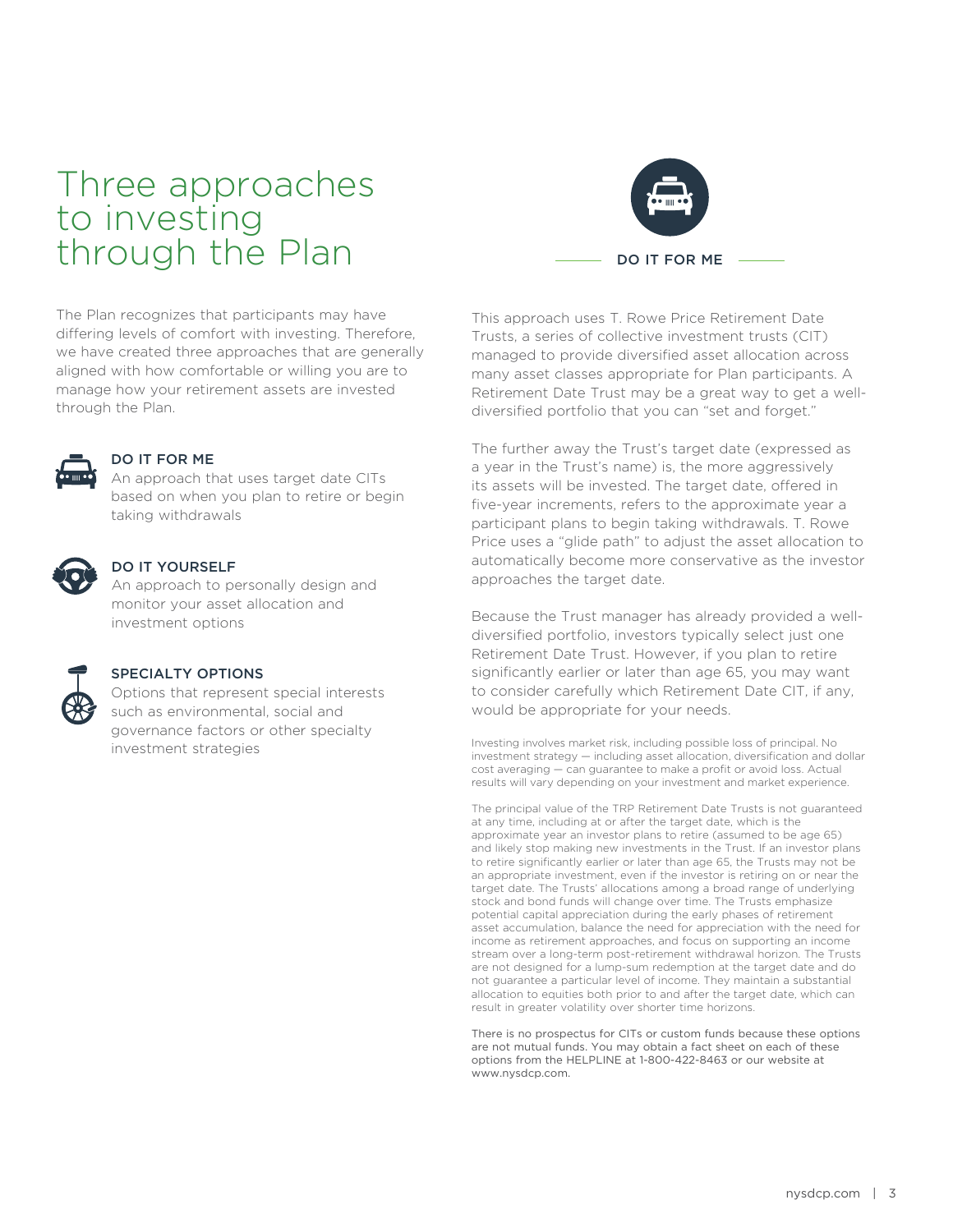

### $-DO$  IT YOURSELF  $-$

If you feel that you have the time, expertise and desire to make your own investment decisions, our Do-It-Yourself approach may be appropriate for you. You should consider diversification, dollar cost averaging and the relationship between investment risk and reward.

Diversification employs the popular saying, "Don't put all your eggs in one basket." Investing often goes through cycles during which a particular type of investment or style of investing may do very well for a period of time, while another may be temporarily out of favor. By having a thoughtfully considered mix of investment styles and types, you may be able to reduce the effects of market volatility on your retirement account and potentially increase your long-term returns.

**Dollar cost averaging** is a strategy through which an individual makes regular recurring investments into a portfolio. This results in the investor buying more shares at lower prices and fewer shares at higher prices. As a Plan participant who makes contributions each payday, you automatically use a form of dollar cost averaging. No investment strategy can guarantee to make profits or avoid losses, but retirement investors tend to have better long-term results when averaging out performance over time rather than making frequent changes to their account.

Risk vs. reward is an investing term that addresses the relationship between the amount of risk (the potential for loss of your money) and the potential rate of return on an investment (the reward). Typically, the more risk assumed, the greater potential returns on an investment over a long period of time. History has shown that properly diversified investments that declined in value in the short term, which can last for several years, have recovered over the long-term. When using the Do It Yourself approach, you will want to identify your

personal time frame (the period between now and when you plan to retire) so that you can select an appropriate level of risk and asset allocation for your Plan account.

The investment options offered under the New York State Deferred Compensation Plan offer diversity and flexibility to Plan participants. Amounts that participants contribute to the Plan may be invested in one or more of the above investment options. The asset classification and/or investment style of any investment option may change. The information concerning asset classification and investment style provided in this guide was last updated in May 2017.

Investing involves market risk, including possible loss of principal. No investment strategy — including asset allocation, diversification and dollar cost averaging — can guarantee to make a profit or avoid loss. Actual results will vary depending on your investment and market experience.

Before you decide to direct investments under the Plan, carefully consider the option's investment objectives, investment methods, risks, charges and expenses. This and other information is contained in the fund prospectus, which you should read carefully before investing. To get any prospectus, ask your Account Executive, call the HELPLINE at 1-800-422-8463 or access the website at www.nysdcp.com.

There is no prospectus for CITs and custom funds because these options are not mutual funds. You may obtain a fact sheet on each of these options from the HELPLINE or our website.

## Asset classes/investment types

An asset class is the category or type of investment that a fund is expected to invest in. They are listed here in the approximate order of expected risk— from the most conservative to the most aggressive.

### Stable income fund

The Stable Income Fund invests in a combination of managed bond portfolios integrated with wrap contracts to provide a stable value and low-to-modest returns. An investment in the Fund is designed to not fluctuate in value. The Fund is not guaranteed by the Federal Deposit Insurance Corporation (FDIC) or any other governmental agency.

The Stable Income Fund seeks to preserve principal and provide a competitive rate of return. However, as with all investments, the Fund involves certain risks, including inflation risk and credit risk.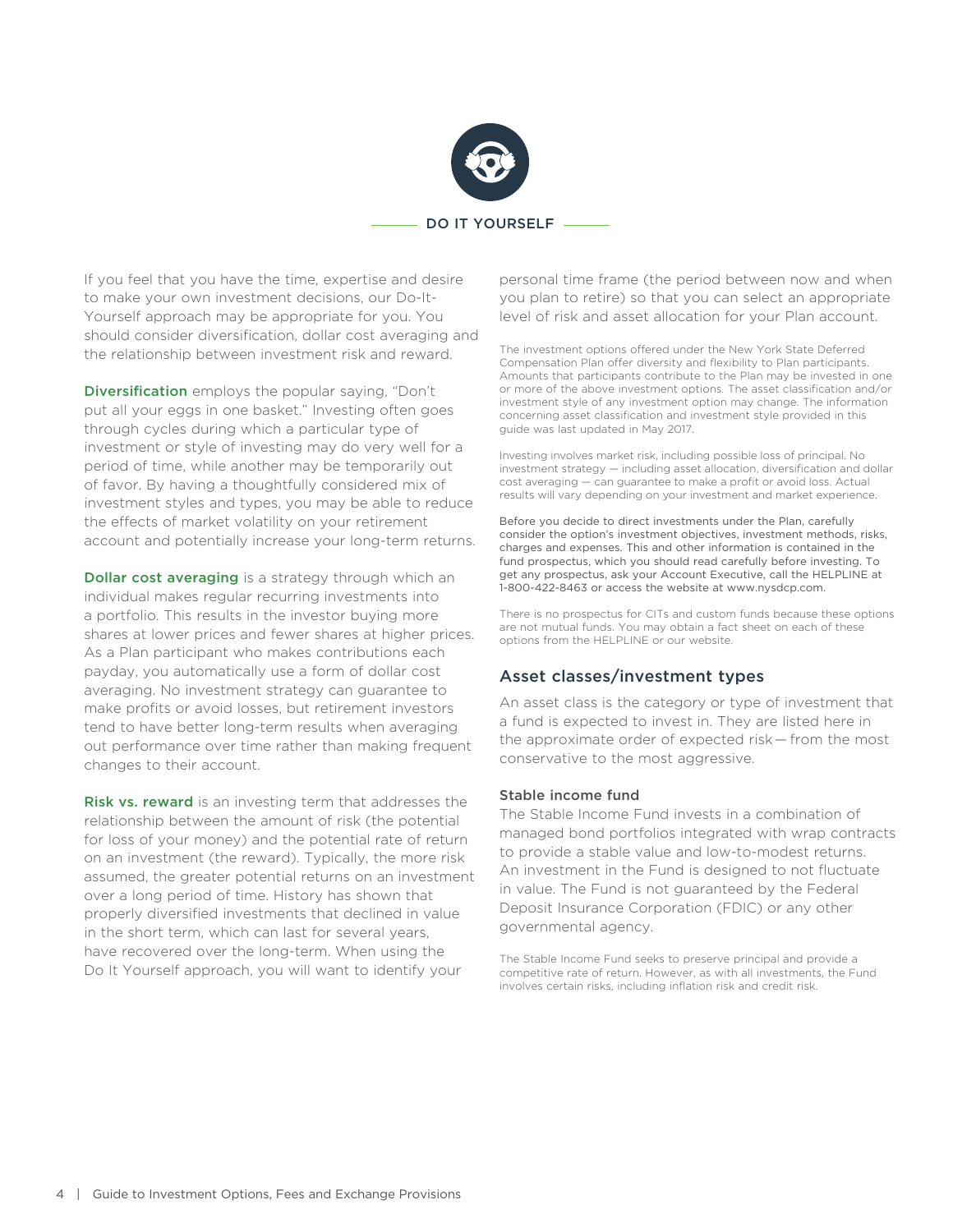## Risk/Return Profile



\* Funds in red are Specialty Funds, which should be considered supporting funds and not part of the core lineup.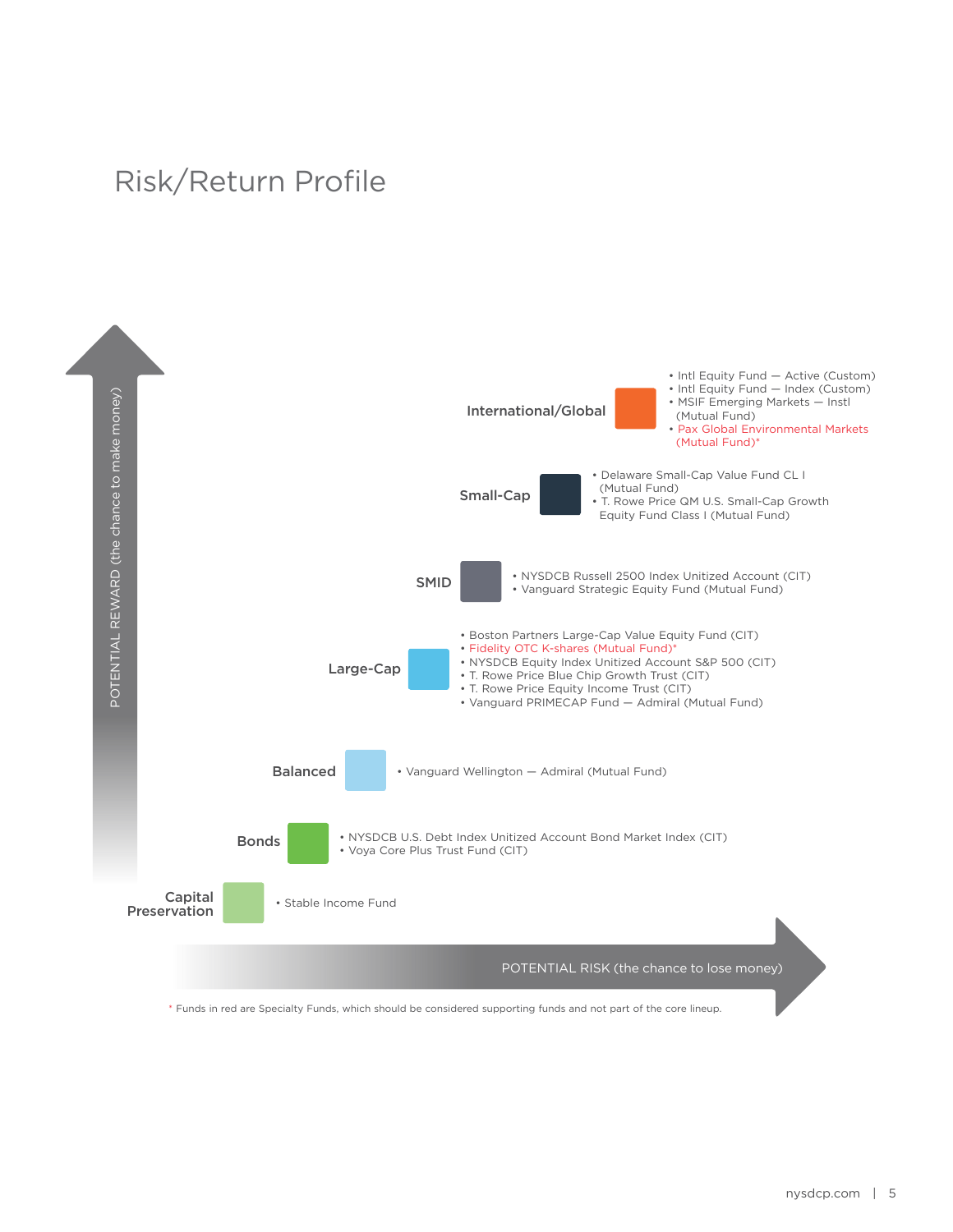### DO IT YOURSELF cont'd -

### Bond funds

Bonds are loans to corporations, municipalities, the federal government or other issuers. Most bonds pay interest until the bond matures.

Bond funds are portfolios of various bonds that are acquired, held and sold by the fund manager to achieve the fund's investment objective. The Plan offers bond funds because the risk of a diversified portfolio is generally much less than that of a single bond or sector in the market. Because bond funds have the same interest rate, inflation and credit risks that are associated with the underlying bonds, a fund manager may acquire and hold many different issues of bonds to comprise a given bond fund.

### Balanced funds

Balanced funds invest in both bonds and stocks. The purpose is to achieve higher returns than a bond fund but with less volatility or price fluctuation than most stock funds.

### U.S. stock funds

A stock represents a share of ownership in a corporation or certain partnerships. This category is further broken down by capitalization (cap), which essentially means the size of the companies that are being invested in. Historically, stocks have been among the higherreturning types of investments. However, in the short term, the price of a single share or the stock market as a whole can fluctuate quite a bit for a variety of reasons. Stock funds are portfolios of various stocks that are acquired, held and sold by the fund manager to achieve the fund's investment objective. The Plan offers stock funds because the risk of a diversified portfolio is generally much less than that of a single stock or sector in the market.

» Large-cap funds invest primarily in the stocks of the largest companies in the U.S. These companies tend to be well established with long track records of success and experienced management. Traditionally, these are considered to be the most conservative stock investments and will often compose a large percentage of a portfolio.

- » Small/mid-cap funds (SMID) invest in small and midsize companies, respectively. Stocks of smaller companies can experience more volatility than those of larger companies because these companies may have less experienced management, fewer resources and may not be well established in their marketplace. These funds offer the potential for higher long-term returns than large-cap stock funds but do so at the cost of increased potential risk and volatility. Do It Yourself participants can incorporate SMID investment options to complete a well-rounded and diversified portfolio.
- » **Small-cap funds** often consist of young, dynamic companies in high-growth phases. Contrary to popular belief, not all small-cap stocks have a technology focus. There are small-cap stocks in nearly every industry sector. It is true, however, that small-company stocks are often more volatile than stocks of larger, more established companies. Smaller companies do not always have the resources and management experience to weather downturns in business cycles. Small caps can offer growth potential, but may involve higher risk and volatility.

## International stock funds — established markets

International funds primarily own shares of companies that are headquartered outside of the U.S. and are listed on foreign exchanges. International investments may be subject to several additional risk factors, such as government instability, currency valuation and market regulation. Despite these added risks, these investments can be an important diversifier to portfolios because foreign stock markets do not always move in the same direction as U.S. markets.

### International stock funds — emerging markets

Emerging market funds also invest in the stocks of companies not headquartered in the U.S., but they have an emphasis on companies located in less-developed markets. These countries may include Brazil, Russia, India and China, among others. The investment markets in these countries have the potential for very high growth rates but can also be extremely volatile and unpredictable.

International investing involves additional risks, including currency fluctuations, political instability and foreign regulations, all of which are magnified in emerging markets.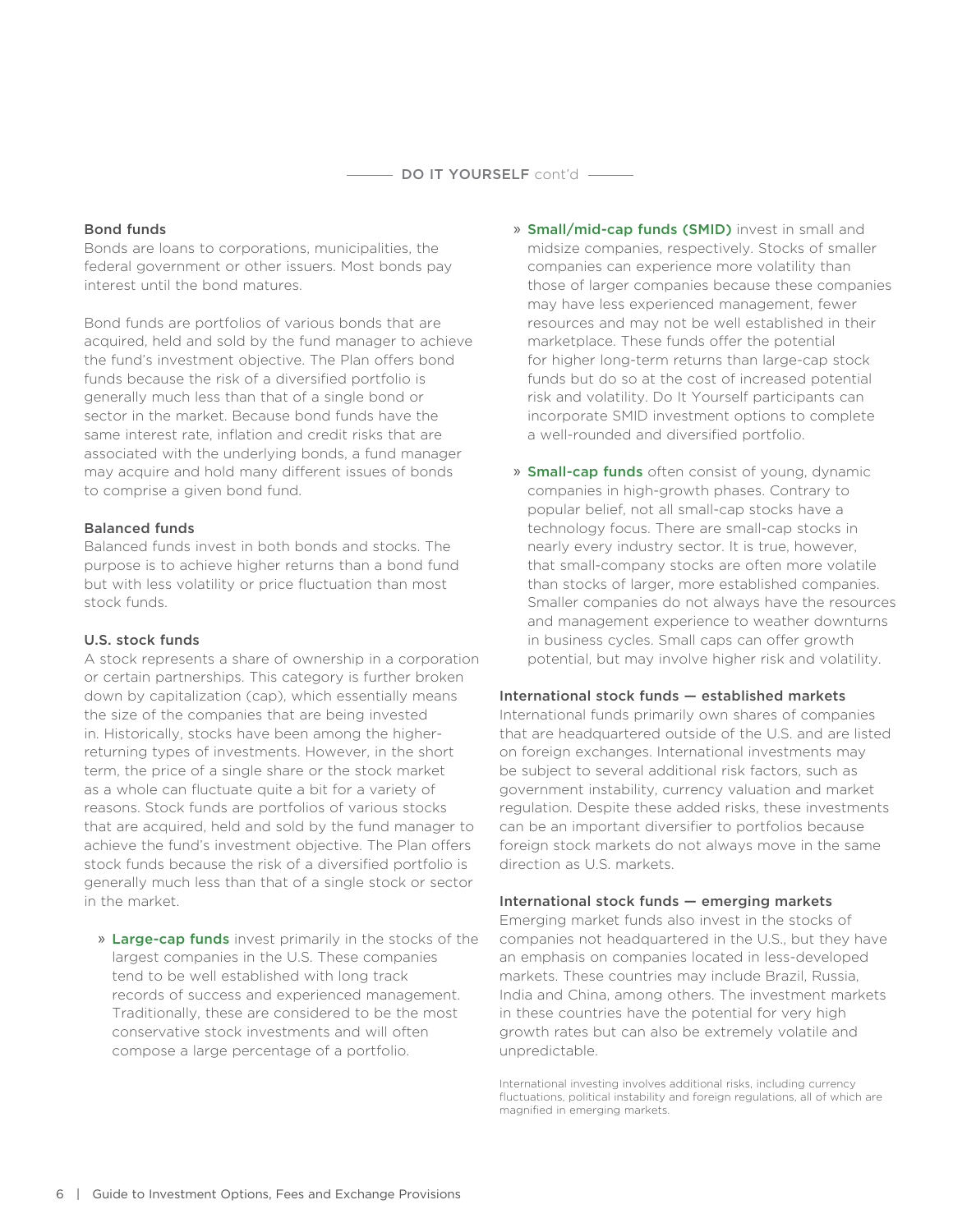

### Index and actively managed investment options

The Plan offers both index and actively managed investment options. Each offers benefits that you may want to consider, depending on your circumstances.

- » Index funds are sometimes called passive investment strategies. An index fund is a portfolio constructed to match or track the components of a market index. A market index is a grouping of securities selected by analysts to track and gauge performance of a certain part of the market. An example of an index is the S&P 500, which is used to track performance of large companies in the U.S. stock market. An S&P 500 index fund would mirror the investments in the S&P 500 index. Since the fund manager doesn't need to pay for extensive research, expenses for index funds tend to be very low. Some investors choose to build their portfolios solely using index funds to keep expenses as low as possible. The Plan offers an index fund in each major asset class.
- » Actively managed funds employ one or more fund managers and investment analysts to research and select investments that they believe will perform better than average for their category, which is measured by the corresponding index. The objective for an actively managed fund is that over a long period of time, it will consistently outperform the index for its category. A possible disadvantage of this approach is that the cost of management and more frequent trading can result in higher expenses for investors.

## Opportunities for advanced and experienced investors

Specialty options within the Plan are a limited number of investment options that may represent specialized interests such as environmental, social and governance (ESG) factors or higher risk markets focusing on future technological advances. These options may not be intended to stand alone or compose a majority of your Plan account.

Plan participants who are advanced investors have the option of creating a "subaccount" by opening a Schwab Personal Choice Retirement Account® (PCRA). The Schwab PCRA is a self-directed investment option (SDIA) that opens a window to a much expanded range of mutual fund and exchange-traded fund options. Participants should review SDIA restrictions and additional costs before moving any money to the SDIA.

Both specialty options and the Schwab PCRA may provide opportunities for an advanced investor and offer something different from what is available in the Do It For Me or Do It Yourself investment approaches available through the Plan.

Investments placed through the Schwab PCRA are not monitored by the NYSDCP Board or staff. Schwab Personal Choice Retirement Account® (PCRA) is offered through Charles Schwab & Co., Inc., a registered broker/dealer, which is not affiliated with NYSDCP or the Plan Administrator.

# Services to help you

### Tools available

There are a number of tools available to assist you in selecting an appropriate mix of investment options for your Plan account.

The Plan website, www.nysdcp.com, has an asset allocation tool that asks you to answer several questions about your timeframe to retirement and tolerance to risk to identify a portfolio category from conservative to aggressive, with a suggested percentage for each asset class.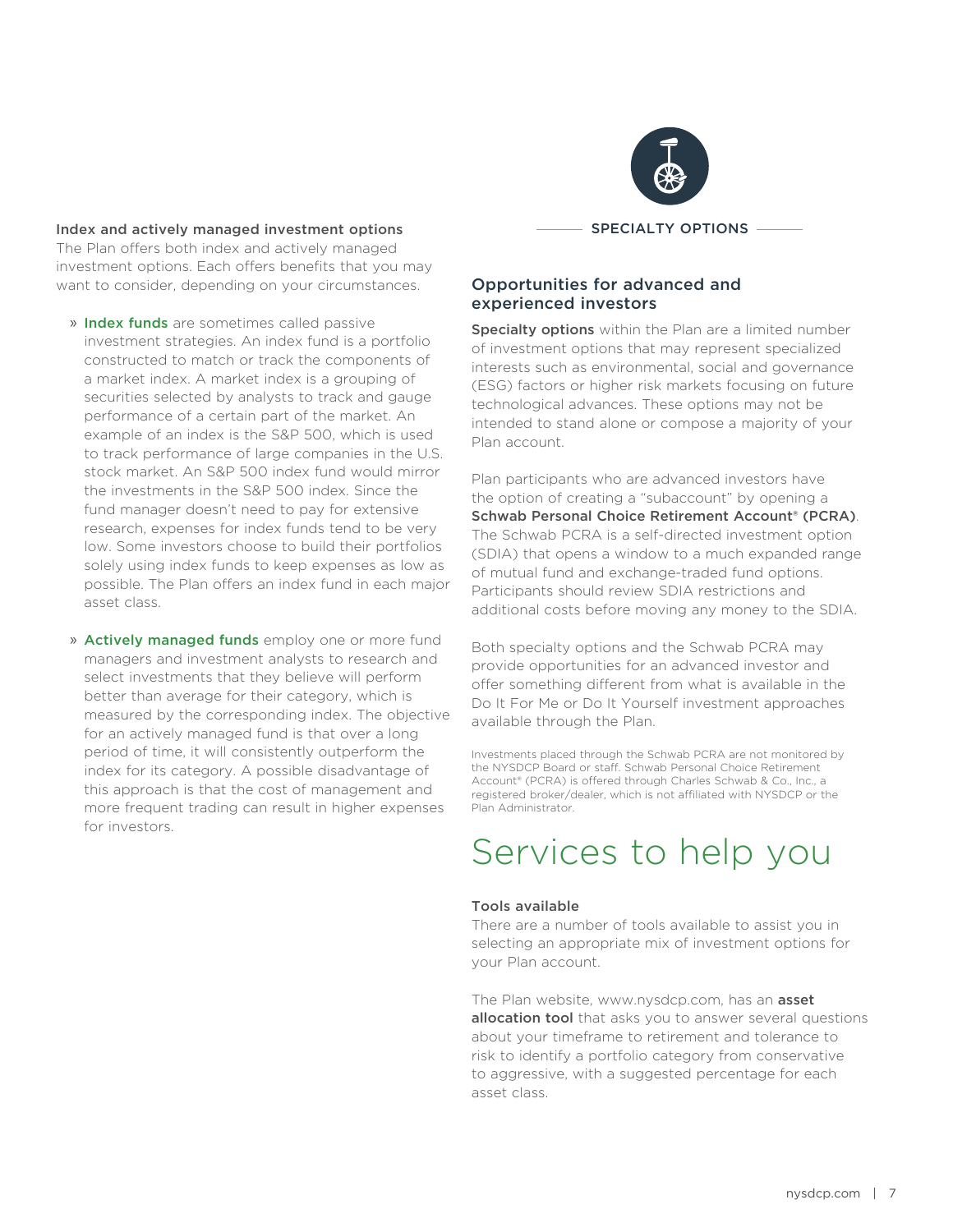There is also a printed version of this tool available by calling the HELPLINE at 1-800-422-8463.

The Plan also publishes the quarterly Investment Performance Report (IPR) which lists all of the available Plan investment options with their performance record and expenses. You may find it helpful to have a copy of the most recent IPR when you are selecting your investments.

### Making changes to your investments

You should review your investment choices periodically to ensure that they are still appropriate for your goals, risk tolerance and timeframe. There are several changes that can be made to your investments explained below. Changes can be made either by calling the HELPLINE at 1-800-422-8463 or using the Plan website at www.nysdcp.com.

### Allocation

An allocation change is a change to how new contributions to the Plan will be invested. A change to your allocations will not move any of the money already in the Plan. To make an allocation change on the website, click "Manage My Funds" while logged in, and then select the "Change Your Investment Election" option. Allocations must always total 100%.



# Fact sheets

Fact sheets are available for all investment options at www.nysdcp.com.

# HELPLINE and account executives

The HELPLINE and our Account Executives are here to help. Contact them at 1-800-422-8463.

### Exchanges

An exchange in your Plan account moves money that is already invested from one or more funds to other available investment options. You can specify either a dollar amount to be transferred or a percentage of the balance in the fund to be exchanged. Making an exchange will not change how future contributions will be invested. To make an exchange on the website, click "Manage My Funds" while logged in, and then select the "Exchange Funds" option. It is important to be aware of any exchange restrictions that may apply.

### Rebalancing

You may also rebalance your portfolio to a new set of percentages adding up to 100%. This is referred to as an end results exchange. This is used to either realign your existing money to match your initial allocation if it has drifted apart or to institute a completely new investment strategy. To rebalance your account on the website, click on "Manage My Funds," and then select the "Reallocate Your Account Balance" option. Note that this will not change the way that future contributions are invested. If a completely new strategy is desired, one must also make an allocation change.

### Investment expenses and reimbursements

Some mutual fund companies pay reimbursements when the Plan is performing administrative functions that the companies would otherwise have to perform themselves. Mutual fund reimbursements paid to the Plan will be credited as soon as administratively feasible directly to the accounts of participants that hold that fund. These reimbursement payments offset a portion of a fund's gross expense ratio. The reimbursements and gross expense ratios for all funds can be found on the Investment Performance Report (IPR) mailed with your quarterly statements or at www.nysdcp.com.

### Exchange restrictions

Some investment options restrict how often you may exchange in and out of a fund. Excessive exchange activity is discouraged and may cause your account to be restricted. You will receive a warning letter if excessive trading is determined for your account. New contributions and sales of shares to fund distributions are not considered transactions for these purposes. More information is available on the website.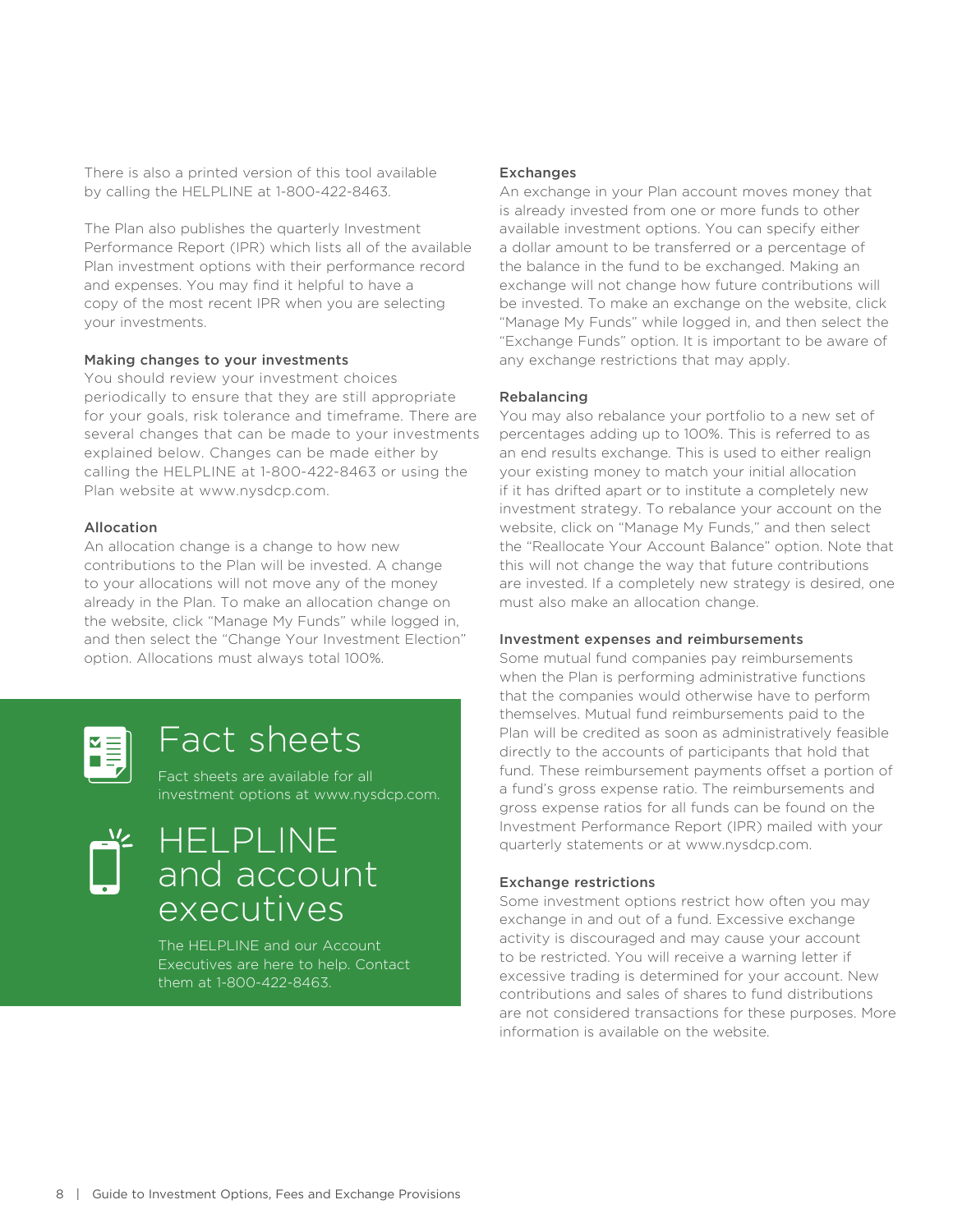# Table of investment options



#### DO IT FOR ME

| <b>Investment Option Name</b>  | <b>Ticker</b><br>Symbol | <b>VRU</b><br><b>Number</b> | Description                                                                                                                                                                                                             |
|--------------------------------|-------------------------|-----------------------------|-------------------------------------------------------------------------------------------------------------------------------------------------------------------------------------------------------------------------|
| TRP Retirement Date 2010 Trust | N/A                     | 2016                        | T. Rowe Price Retirement Date Trusts are                                                                                                                                                                                |
| TRP Retirement Date 2015 Trust | N/A                     | 2017                        | designed to provide diversification and asset<br>allocation across several types of investments                                                                                                                         |
| TRP Retirement Date 2020 Trust | N/A                     | 2018                        | and asset classes. Each trust represents an<br>inclusive portfolio that is managed for people<br>planning on retiring or using the money in the<br>account at or around the target year named in<br>the specific trust. |
| TRP Retirement Date 2025 Trust | N/A                     | 2019                        |                                                                                                                                                                                                                         |
| TRP Retirement Date 2030 Trust | N/A                     | 2020                        |                                                                                                                                                                                                                         |
| TRP Retirement Date 2035 Trust | N/A                     | 2021                        |                                                                                                                                                                                                                         |
| TRP Retirement Date 2040 Trust | N/A                     | 2022                        |                                                                                                                                                                                                                         |
| TRP Retirement Date 2045 Trust | N/A                     | 2023                        |                                                                                                                                                                                                                         |
| TRP Retirement Date 2050 Trust | N/A                     | 2024                        |                                                                                                                                                                                                                         |
| TRP Retirement Date 2055 Trust | N/A                     | 2025                        |                                                                                                                                                                                                                         |
| TRP Retirement Date 2060 Trust | N/A                     | 2026                        |                                                                                                                                                                                                                         |

The principal value of the TRP Retirement Date Trusts is not guaranteed at any time, including at or after the target date, which is the approximate year an investor plans to retire (assumed to be age 65) and likely stop making new investments in the Trust. If an investor plans to retire significantly earlier or later than age 65, the Trusts may not be an appropriate investment even if the investor is retiring on or near the target date. The Trusts' allocations among a broad range of underlying stock and bond funds will change over time. The Trusts emphasize potential capital appreciation during the early phases of retirement asset accumulation, balance the need for appreciation with the need for income as retirement approaches, and focus on supporting an income stream over a long-term post-retirement withdrawal horizon. The Trusts are not designed for a lump-sum redemption at the target date and do not guarantee a particular level of income. They maintain a substantial allocation to equities both prior to and after the target date, which can result in greater volatility over shorter time horizons.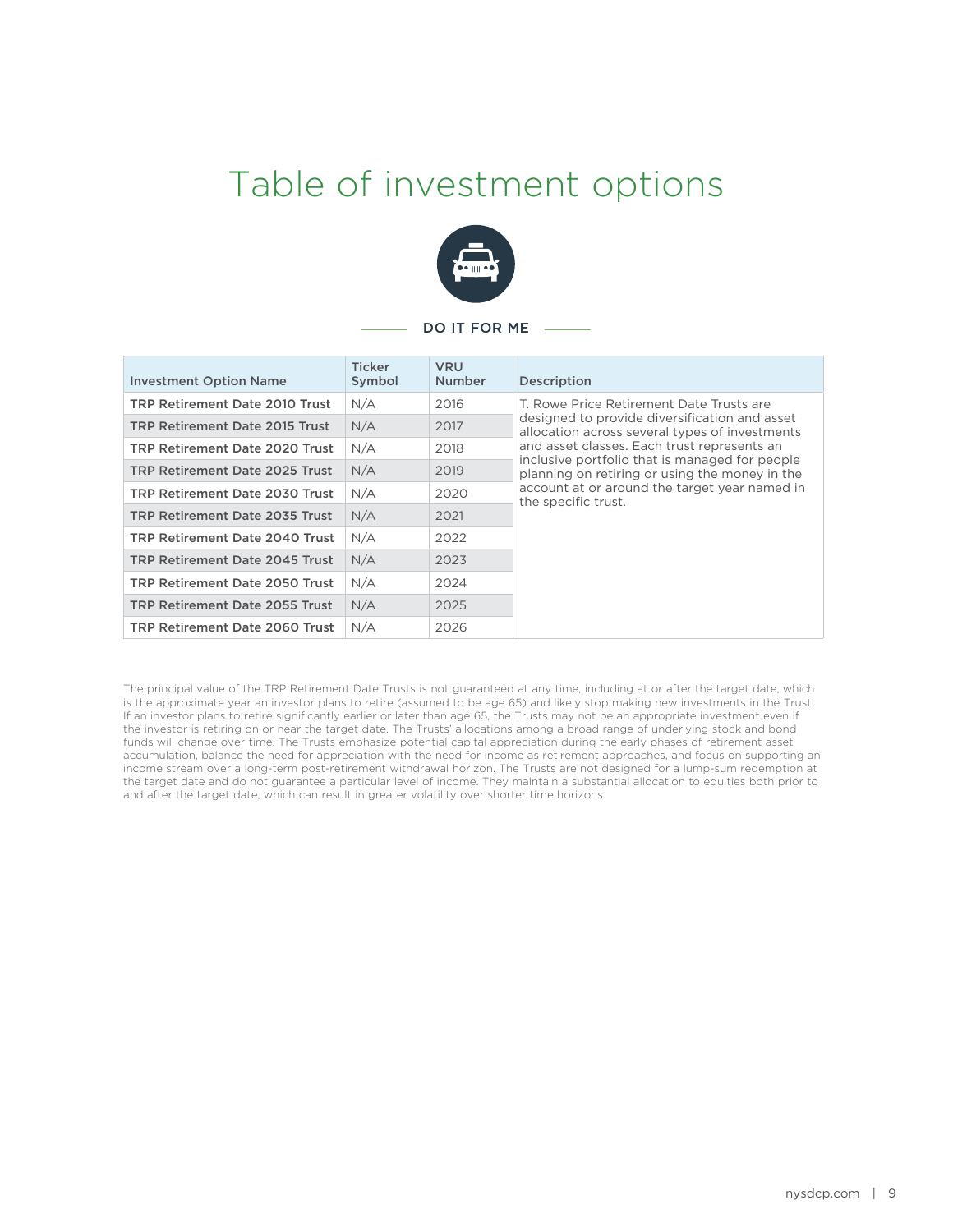

### - DO IT YOURSELF

| <b>Investment Option Name</b>                                                 | <b>Ticker</b><br>Symbol | <b>VRU</b><br><b>Number</b> | Description                                                                                                                                                                                                                                                                                                                      |  |  |
|-------------------------------------------------------------------------------|-------------------------|-----------------------------|----------------------------------------------------------------------------------------------------------------------------------------------------------------------------------------------------------------------------------------------------------------------------------------------------------------------------------|--|--|
| Stable Income Fund (Custom)                                                   | N/A                     | 2756                        | Seeks to provide a relatively stable credited<br>interest that can be earned using guaranteed<br>investment contracts, managed bond portfolios<br>combined with wrap agreements and short term<br>investments. However, as with all investments, the<br>Fund involves certain risks including inflation risk<br>and credit risk. |  |  |
|                                                                               |                         | <b>BOND FUNDS</b>           |                                                                                                                                                                                                                                                                                                                                  |  |  |
| NYSDCB U.S. Debt Index<br>Unitized Account (CIT)                              | N/A                     | 1788                        | Invests in a portfolio of assets whose performance<br>seeks to match the performance of the Barclays<br>U.S. Aggregate Bond Index.                                                                                                                                                                                               |  |  |
| Voya Core Plus Trust Fund (CIT)                                               | N/A                     | 1794                        | Uses a total return approach, investing across the<br>full spectrum of the fixed income market including<br>up to 20% in below investment grade securities.                                                                                                                                                                      |  |  |
|                                                                               |                         | <b>BALANCED FUNDS</b>       |                                                                                                                                                                                                                                                                                                                                  |  |  |
| Vanguard Wellington - Admiral<br>(Mutual Fund)                                | <b>VWENX</b>            | 8957                        | Invests using a balanced asset allocation of 60 to<br>70% stocks and 30 to 40% bonds. Seeks long-<br>term capital appreciation and reasonable current<br>income with moderate risk.                                                                                                                                              |  |  |
| U.S. COMMON STOCK - LARGE-CAP FUNDS                                           |                         |                             |                                                                                                                                                                                                                                                                                                                                  |  |  |
| <b>NYSDCB Equity Index Unitized</b><br>Account (CIT)                          | N/A                     | 1789                        | A passive large-cap equity option that invests<br>in a portfolio of assets whose performance seeks<br>to match that of the S&P 500.                                                                                                                                                                                              |  |  |
| <b>Boston Partners Large-Cap Value</b><br>Equity Fund (CIT)                   | N/A                     | 1787                        | Seeks to outperform the Russell 1000 Value Index<br>over full market cycles through an emphasis on<br>careful fundamental analysis and stock selection.                                                                                                                                                                          |  |  |
| T. Rowe Price Equity Income<br>Trust (CIT)                                    | N/A                     | 1791                        | Seeks a high level of dividend income and long-<br>term capital growth primarily through investments<br>in large-capitalization stocks that have a strong<br>track record of paying dividends or that are<br>believed to be undervalued.                                                                                         |  |  |
| Vanguard PRIMECAP Fund -<br><b>Admiral (Mutual Fund)</b>                      | <b>VPMAX</b>            | 2765                        | Seeks to provide long-term capital appreciation<br>by using fundamental stock selection, investing<br>in out-of-favor growth companies at attractive<br>valuations.                                                                                                                                                              |  |  |
| T. Rowe Price Blue Chip Growth<br>Trust (CIT)                                 | N/A                     | 2015                        | The option's objective is to provide long-term<br>capital growth by investing in the stocks of large<br>and medium-sized blue chip companies that have<br>the potential for above-average earnings growth<br>and are well established in their respective<br>industries.                                                         |  |  |
|                                                                               |                         |                             | U.S. COMMON STOCK - SMID FUNDS                                                                                                                                                                                                                                                                                                   |  |  |
| NYSDCB Russell 2500 Index<br>Unitized Account (CIT)                           | N/A                     | 1790                        | Invests in a portfolio of assets whose performance<br>seeks to match the performance of the Russell<br>2500 Index, which tracks a representative<br>grouping of small- and mid-cap (SMID) stocks.                                                                                                                                |  |  |
| <b>Vanguard Strategic Equity Fund</b><br><b>Investor Shares (Mutual Fund)</b> | <b>VSEQX</b>            | 653                         | Invests in small- and mid-cap stocks (SMID)<br>screened using a quantitative model looking for<br>an appropriate balance between strong growth<br>prospects and reasonable valuations relative to<br>their industry peers.                                                                                                       |  |  |
| U.S. COMMON STOCK - SMALL-CAP FUNDS                                           |                         |                             |                                                                                                                                                                                                                                                                                                                                  |  |  |
| Delaware Small-Cap Value Fund<br>- Institutional (Mutual Fund)                | <b>DEVIX</b>            | 1692                        | Seeks capital appreciation by investing primarily<br>in small companies whose stock prices appear<br>low relative to their underlying value or future<br>potential.                                                                                                                                                              |  |  |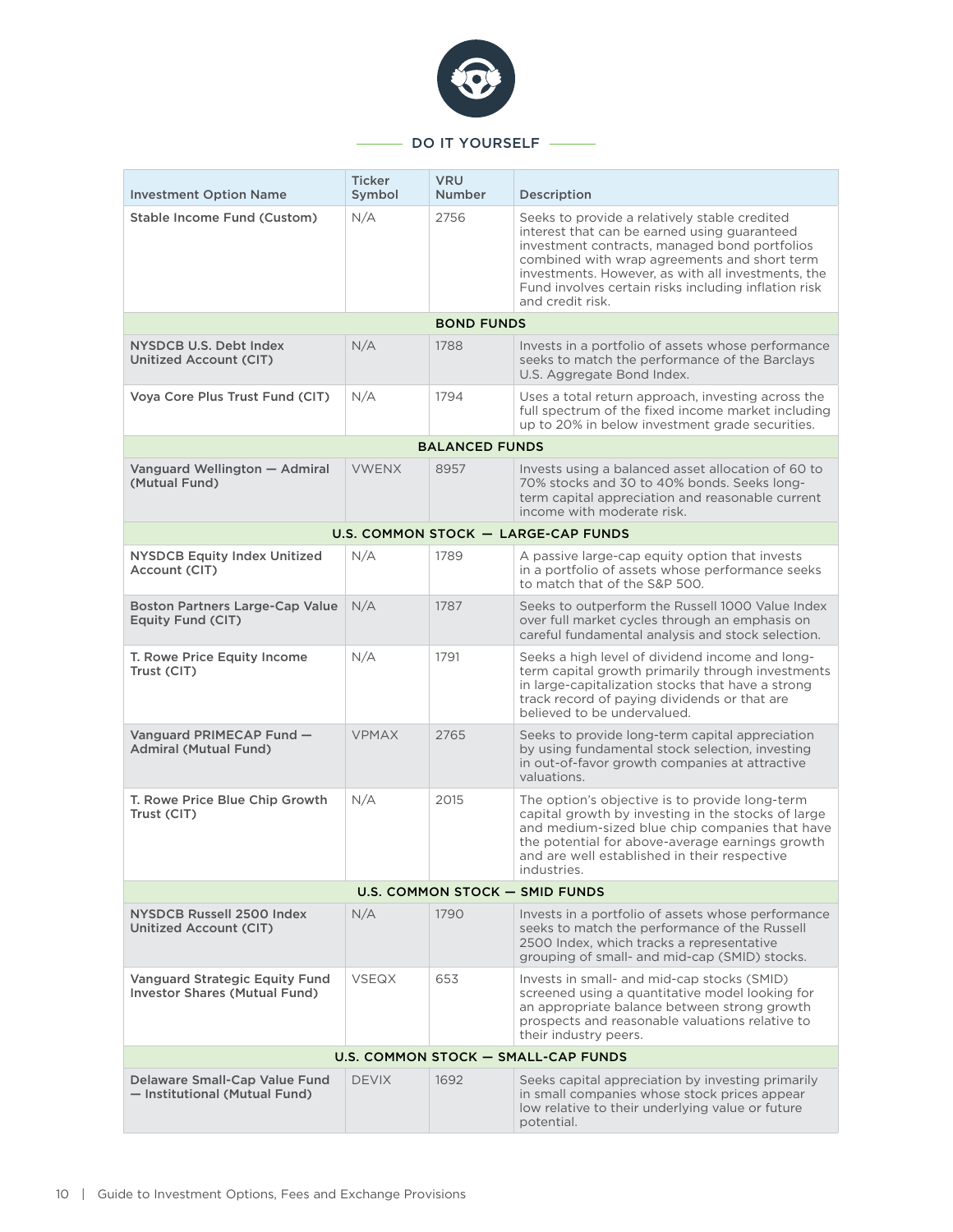| <b>Investment Option Name</b>                                                         | <b>Ticker</b><br>Symbol | <b>VRU</b><br><b>Number</b> | Description                                                                                                                                                                                                                                                                                                                                                              |  |  |
|---------------------------------------------------------------------------------------|-------------------------|-----------------------------|--------------------------------------------------------------------------------------------------------------------------------------------------------------------------------------------------------------------------------------------------------------------------------------------------------------------------------------------------------------------------|--|--|
| T. Rowe Price QM U.S. Small-Cap<br><b>Growth Equity Fund I Class</b><br>(Mutual Fund) | <b>TQAIX</b>            | 1793                        | Seeks long-term growth of capital by investing<br>primarily in common stocks of small companies<br>with opportunities for growth.                                                                                                                                                                                                                                        |  |  |
| <b>INTERNATIONAL STOCK FUNDS</b>                                                      |                         |                             |                                                                                                                                                                                                                                                                                                                                                                          |  |  |
| International Equity Fund -<br>Active Portfolio (Custom)                              | N/A                     | 5025                        | Managed to provide long-term growth of capital<br>through exposure to the broad international<br>established stock market, diversifying broadly<br>among developed markets with modest exposure<br>to the developing or emerging markets.                                                                                                                                |  |  |
| International Equity Fund -<br>Index Portfolio (Custom)                               | N/A                     | 5030                        | Managed to provide long-term growth of capital<br>through exposure to the broad international<br>established stock market by closely tracking the<br>performance of the Morgan Stanley EAFE index.                                                                                                                                                                       |  |  |
| <b>MSIF Emerging Markets Portfolio</b><br>- Institutional (Mutual Fund)               | <b>MMMPX</b>            | 1458                        | Seeks to maximize returns by investing primarily<br>in growth-oriented equity securities in emerging<br>markets. Under normal circumstances, at least<br>80% of the fund's assets will be invested in equity<br>securities of issuers located in emerging market<br>countries. Emerging market investments tend to<br>be riskier than international established markets. |  |  |

### DO IT YOURSELF cont'd -



#### - SPECIALTY OPTIONS -

| <b>Investment Option Name</b>                                             | <b>Ticker</b><br>Symbol | <b>VRU</b><br>Number | Description                                                                                                                                                                                                                                                                                                                                    |
|---------------------------------------------------------------------------|-------------------------|----------------------|------------------------------------------------------------------------------------------------------------------------------------------------------------------------------------------------------------------------------------------------------------------------------------------------------------------------------------------------|
| Pax Global Environmental<br>Markets Fund - Institutional<br>(Mutual Fund) | <b>PGINX</b>            | 1963                 | Invests across all environmental sectors and is<br>fossil-fuel free. The Environmental, Social and<br>Governance (ESG) fund typically invests in<br>companies engaging in activities such as energy<br>efficiency and renewable or alternative energy.<br>water infrastructure, pollution control and more.                                    |
| Fidelity OTC - K Shares (Mutual<br>Fund)                                  | <b>FOCKX</b>            | 1974                 | Normally invests at least 80% of assets in<br>securities principally traded on NASDAQ or an<br>over-the-counter market, which has more small<br>and midsize companies than other markets.<br>Invests more than 25% of total assets in the<br>technology sector and therefore is expected to be<br>more volatile than the general stock market. |

For current expense information for all investment options, please refer to the Plan website or your most recent quarterly investment performance report.

Before you decide to direct investments under the Plan, carefully consider the fund's investment objectives, investment methods, risks, charges and expenses. This and other information is contained in the fund prospectus or option fact sheet, which you should read carefully before investing. To get a prospectus or fact sheet, ask your Account Executive, call the HELPLINE at 1-800-422-8463 or access the website at www.nysdcp.com.

There is no prospectus for CITs and custom funds because these options are not mutual funds. You may obtain a fact sheet on each of these options from the HELPLINE or our website.